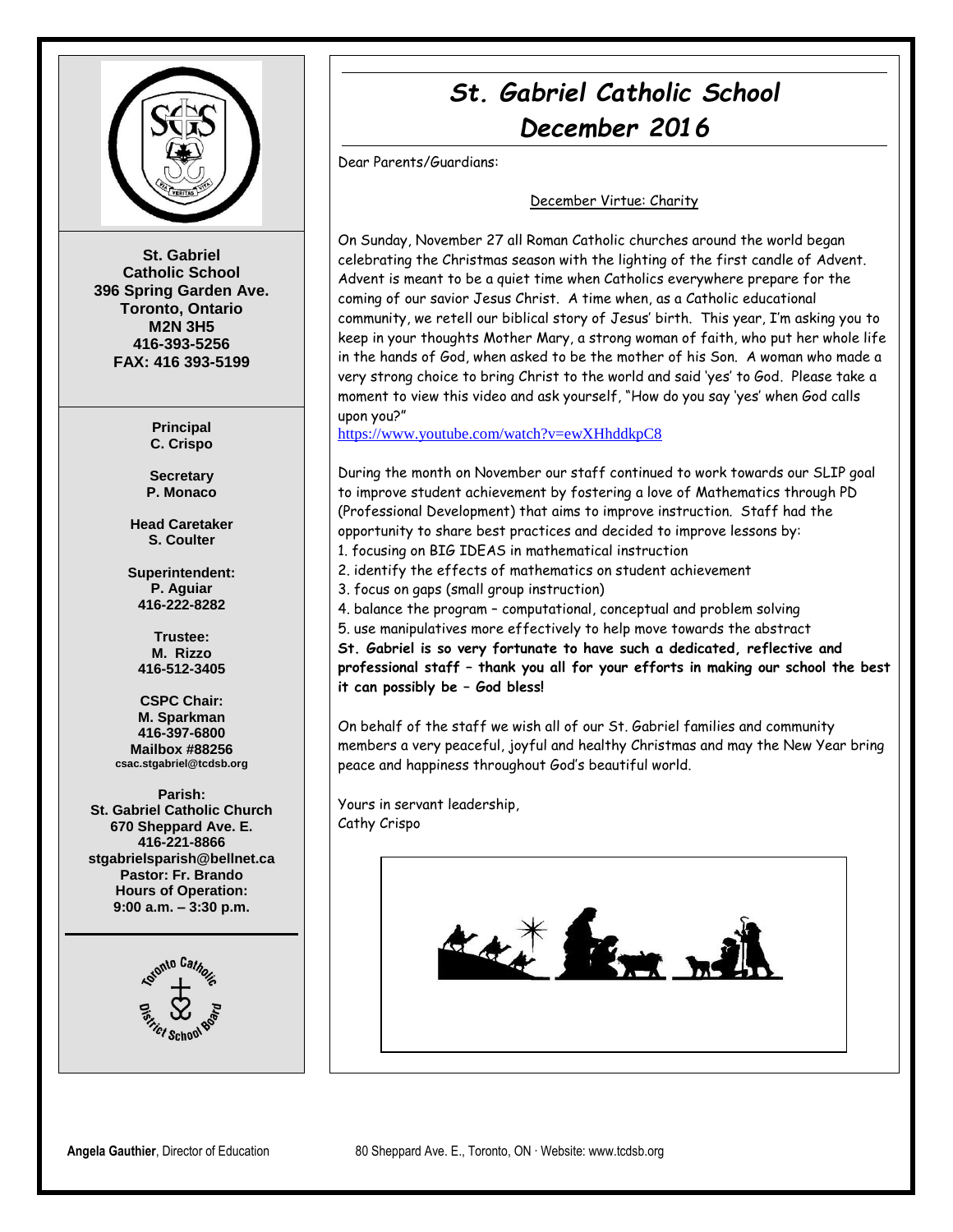### **SAFE SCHOOL ARRIVAL PROGRAM**

Please leave a message by calling the school at **416-393-5256** when your child will be absent or late. Please make sure that all students who arrive late check in at the front office.

### **P.E.A.C.E.**

P.E.A.C.E. stands for People Everywhere Actually Co-Existing Equally. This ensemble of talented preforming artists will be coming to our school on **Wednesday, December 14 @ 9:30am** to present and celebrate the amazing world history and African heritage. "The Roots of Us" is a passionate display of African Roots, Canadian History and the Legacy of these cultures in our lives today. Incorporating music, interactive segments and prizes, this high energy assembly by P.E.A.C.E delivers an inspirational message that will have our students singing for weeks!!! Please come join us for this remarkable presentation on the 14th!

### **ORFE Eco-Art PROGRAM**

During the past 8 weeks, the Orfe Eco-Art program was here at St. Gabriel school teaching children to love our beautiful planet through different artistic techniques and the use of recycled materials that were provided by the school (pizza boxes, bottle caps, etc.). During lunch time, Orfe's students made wonderful ecoartworks. Their creativity and inspiration were ignited when they saw every week recycled materials turn into unexpected characters, beautiful artistic creations that made them feel proud, developing not only an appreciation for art, but also, love for their planet, themselves and others.

Orfe will return to St. Gabriel at the end of January 2017.

#### **MONTHLY VIRTUES**

September – Hospitality October – Gratitude November – Peace **December – Charity** January – Courage February – Love March – Forgiveness April – Justice May – Compassion June – Faithfulness

The following students were recognized for their demonstration of **peace making in the month of NOVEMEBER** … "Peace I leave with you; my peace I give you." John 14:27

- Xander Okuneye
- Johnathan Rennie Hull
- Cameron Chan
- Jackson Sparkman
- Richard Antigua
- Kodi Clarke
- Gio Kim
- Matthew Cherian
- Avery Riley
- Rayne Geraldez
- **•** Gregory Ghali
- Alejandro Socas
- Alexis Ondaatje
- Kaitlyn Bagayawa
- Alessandro Staffetta

### **ROYAL WINTER FAIR**

On November 4<sup>th</sup>, 2016 St.Gabriel's junior and intermediate classes went on a trip to the Royal Winter Fair. It took an hour to get there by TTC. There were many animals including cows, horses, goats and bulls. Some of the animals did tricks, and some did a fashion show! Judging of animals in many categories took place. There was a wide variety of food to buy. Also, there were demonstrations such as magic acts, a mechanical bull, and a horse show. It was a lot of fun, and the students enjoyed it. Thanks to Ms. Gauthier for arranging the trip!

Daniel Yuen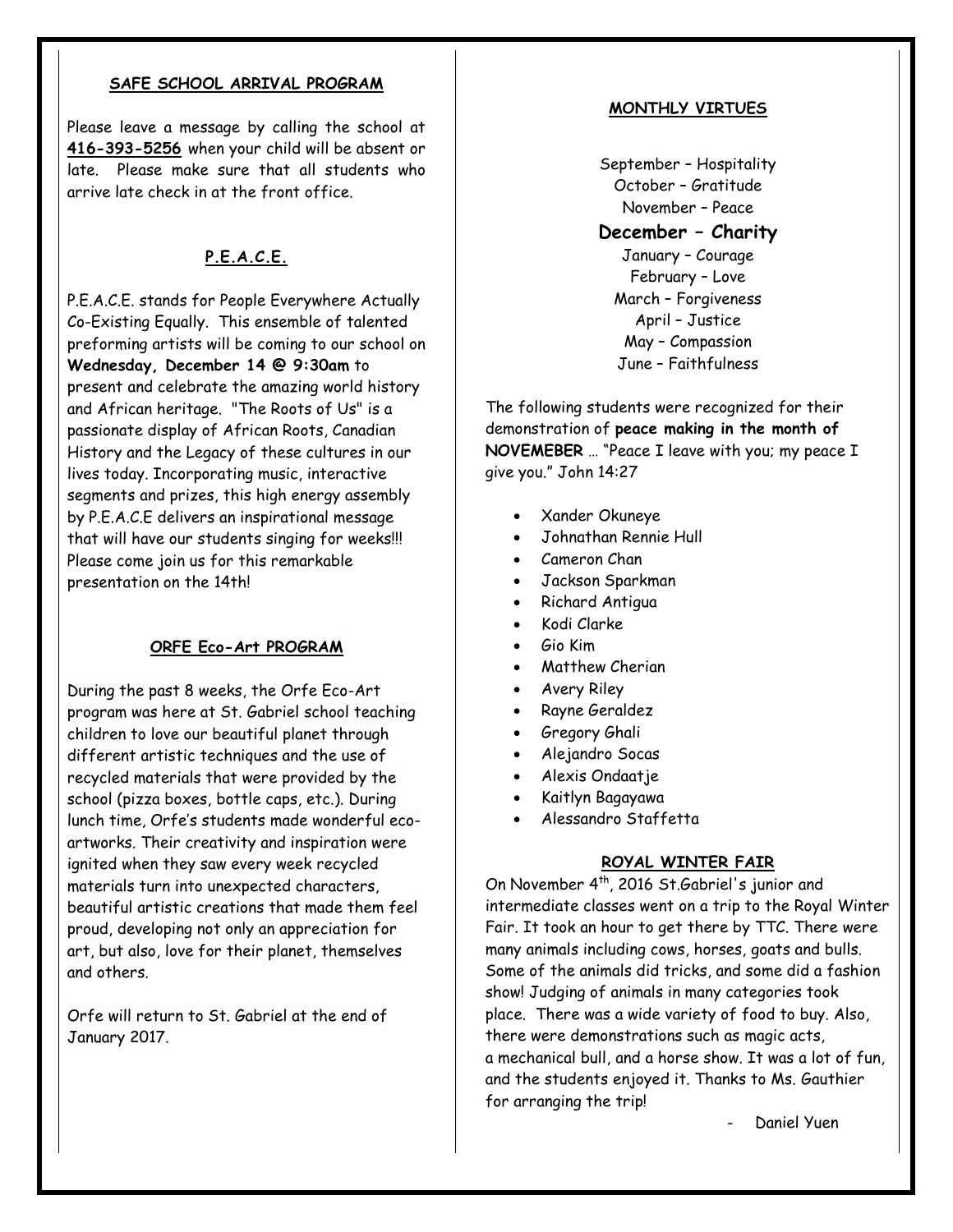## **Ugly Christmas Sweater Day**

On Friday, December 23, we are asking students to wear their ugly Christmas sweater. Students, here is your opportunity to be CREATIVE - remember, you don't have to buy an ugly Christmas sweater, you can create one! In fact, a small prize will be given to the student with the most creative, ugly Christmas Sweater!! Good luck!



### **ADEVNT MASS**

Advent is the season of preparing and waiting. We prepare our hearts to remember Jesus' birth in Bethlehem over two thousand years ago. Our staff and students have been working hard to prepare for our Advent Mass. We would like to invite everyone in our school community to come out and celebrate with us! Our school Advent Mass will be held on **Thursday, December 22 at 7pm at St. Gabriel Church.** We hope to see you all there!

### **St. Gabriel's Annual Christmas Fair**

The St. Gabriel's annual Christmas Fair will take place on **Wednesday, December 21st , 2016** from **9 – 11:45am**. Children from grades JK to 6 will be able to shop for 2 special people in their lives. Each gift will cost 50 cents. The senior classes will be leading the sales and wrapping gifts – all proceeds will be donated to **ShareLife** this year!

A little bit about ShareLife - Since 1967, ShareLife agencies help more than 40,000 children and young people in the GTA annually; offering counselling, guidance and community education. When necessary, they can also offer meals and shelter in troubled times. This local, Catholic based charity started by funding 8 agencies; today there are over 40 different agencies and grant recipients providing services to many people in need regardless of religious affiliation.



**Angela Gauthier**, Director of Education 80 Sheppard Ave. E., Toronto, ON ∙ Website: www.tcdsb.org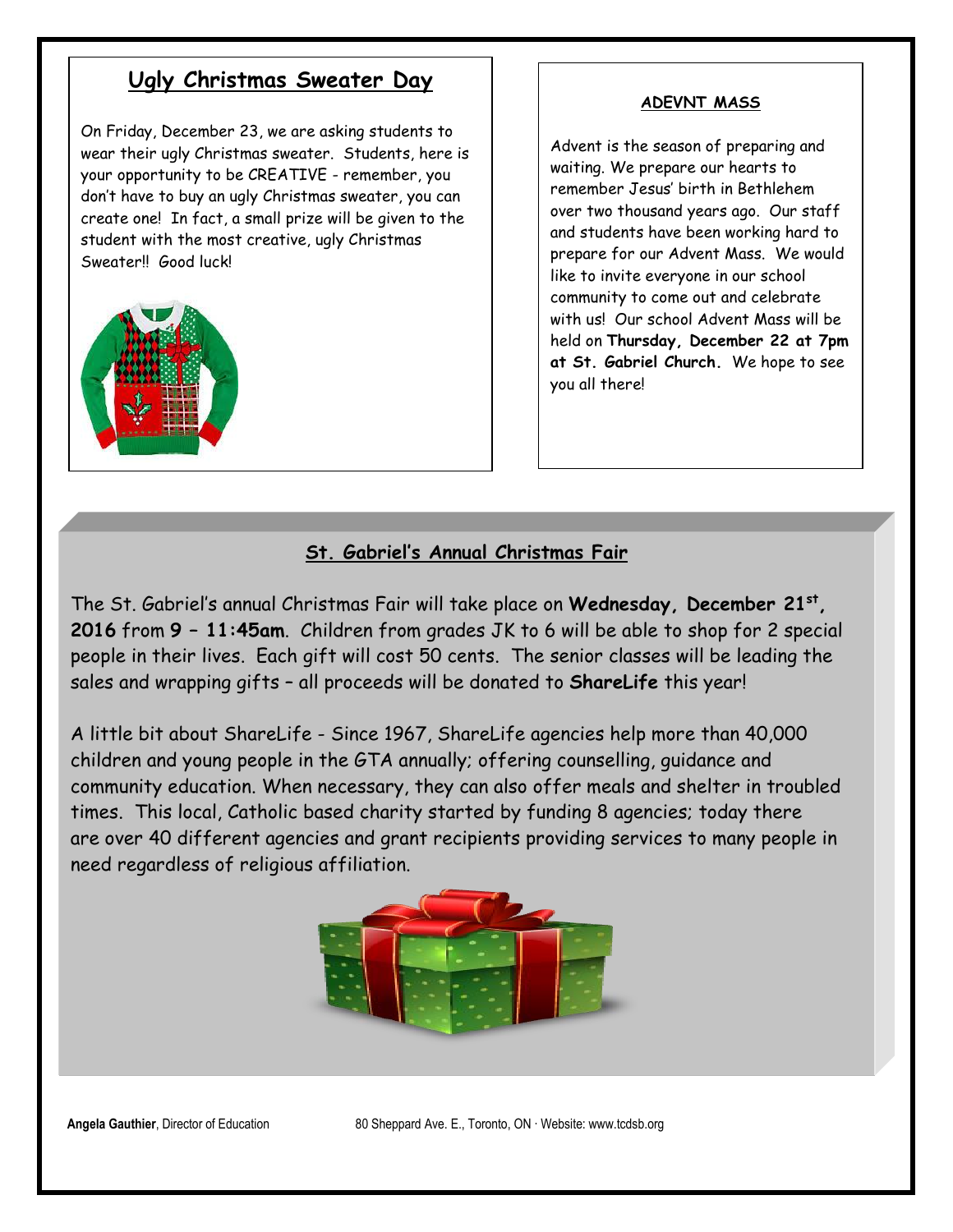### **Math Tips for Parents**

It is important to help children recognize that everyone uses math all the time. Here are tips to help your child have a positive attitude about mathematics.

- Make learning math a positive experience. Don't talk negatively about math to your child—it can lead to "math anxiety" (a proven cause of low achievement).
- Schedule math homework at the same time in a quiet location every day. Be available during this period to talk with your child. Create a math homework toolkit with pencils, erasers, ruler, protractor, graph paper, counters (beads or beans) and a calculator.
- When helping with homework, follow the method being taught. Don't teach short cuts that could confuse your child. Do not say, "Let me show you my way – it's simpler and faster."
- Be relaxed and positive. You are not expected to be an expert. You are there to encourage learning.
- **•** If your child becomes frustrated, stop. Remind your child of the things they have already learned how to do successfully, such as riding a bicycle, writing a paragraph or speaking a second language.
- Ask your child's teacher for strategies to use at home that reflect your child's learning style.

**Lynda Colgan, Associate Professor and Director, Queen's University**

### **Wishing you a Very Merry "Mindful" Christmas**

Christmas is often a very busy time of year with much planning and activities. While it's enjoyable, we may find ourselves rushing from one event to another without taking the time to enjoy each moment. We encourage you to consider the following tips so that you will enjoy a "mindful" Christmas.

- Play Christmas songs each day
- Eat mindfully when eating your favorite holiday treat enjoy each bite by paying attention to the flavor and texture
- When waiting in a shopping line be mindful of all that you are grateful for. This may help you feel calm and help to put things into perspective
- Go for a walk in nature and pay special attention to the sights, sounds, and smells
- When decorating your Christmas tree take the time to enjoy the beauty of the moment
- Most of all take a deep breath and enjoy the magic of Christmas!

### **KINDERGARTEN REGISTRATION FOR SEPTEMBER 2017**

The Toronto Catholic District School Board invites families with children born in 2013 to register for Kindergarten beginning **Wednesday, January 18, 2017** at **10 a.m. EST.**

• Online: Parents will be able to complete their application online at: [https://soar.tcdsb.org/Login.aspx.](https://soar.tcdsb.org/Login.aspx)